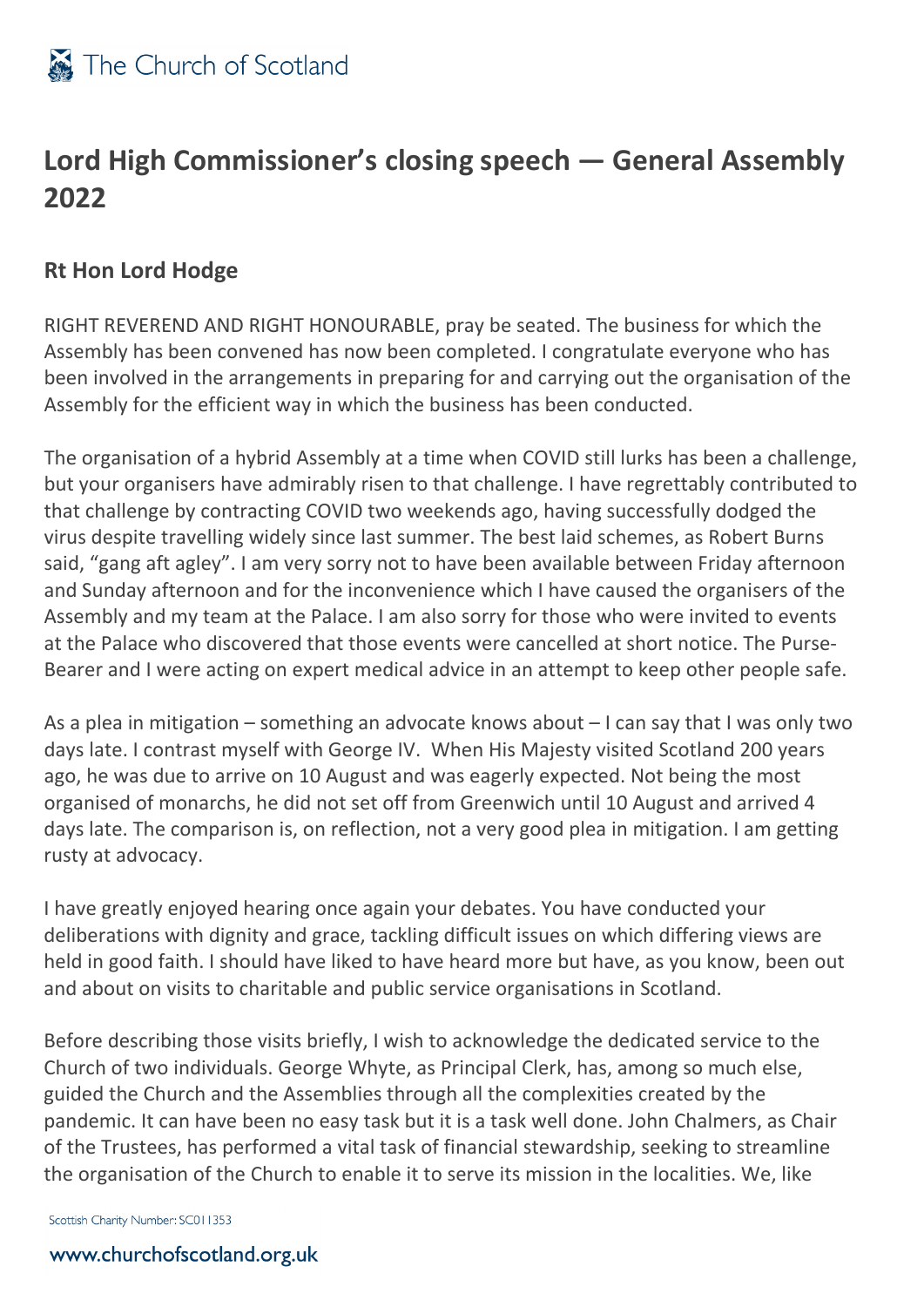# The Church of Scotland

many churches, may now have limited financial resources. But we should not forget that the Church also has the unlimited resources of the Holy Spirit.

On Monday, we travelled to Crieff where I attended a lunch at Crieff Hydro for a group of local charities. I met the enthusiastic and active members of those organisations and learned about their work. I was struck by the energy and vibrancy of these, mainly local, initiatives which ranged from community support, assisting the families of prisoners, providing for the disabled, recycling things for further use, and many other initiatives. I also met prison officer cadets, including two impressive young women who explained their motivation as a desire to be of public service and to give something back to their society. They were inspiring.

We then travelled to the Auchlone Nature Kindergarten which was founded by Dr Claire Warden. The children learn about sustainable living, about nature and animals. The wood is their playground and they have hens and a frog pond. They were confident and engaging children, happy to engage with adults and to show us their domain. Our ADC on that visit was Captain Archie Nicholson. The children were greatly excited by his dashing uniform and silver sword and I was delighted to play a secondary role, at least in the eyes of the children, on that visit.

On Tuesday we travelled across to the old John Brown's shipyard to visit the Queen's Quay heat network facility, which is operated by Star Refrigeration and is supported by West Dunbartonshire Council. It is a district heating system taking heat from the water of the river Clyde and creating hot water at up to 80° Celsius in temperature to supply heating to the surrounding buildings and community. The important point is that the heat is produced with a 98% reduction in carbon emissions. The system is viable to be used in many cities in Scotland which are located on rivers if demand for the output can be guaranteed and the needed supply contracts can be put in place to ensure the viability of the plant. It is the farsighted support of West Dunbartonshire Council which has got this project under way. The technology has the potential to contribute greatly towards meeting our climate goals if the vision is there within government and industry.

We then drove to Milton, the housing estate in the north-west of Glasgow which was built with great optimism at a time of full employment in the 1960s but which has suffered mass unemployment and multiple urban deprivation since the collapse of heavy industry in the 1970s and 1980s. The life expectancy on the estate is ten years lower than the average in Glasgow. And yet the estate has a beacon of ecumenical cooperation between the Church of Scotland's Colston Milton parish church, St Augustine's Roman Catholic church and St Andrew's Methodist Church. Local activists combine to support the community. This

Scottish Charity Number: SC011353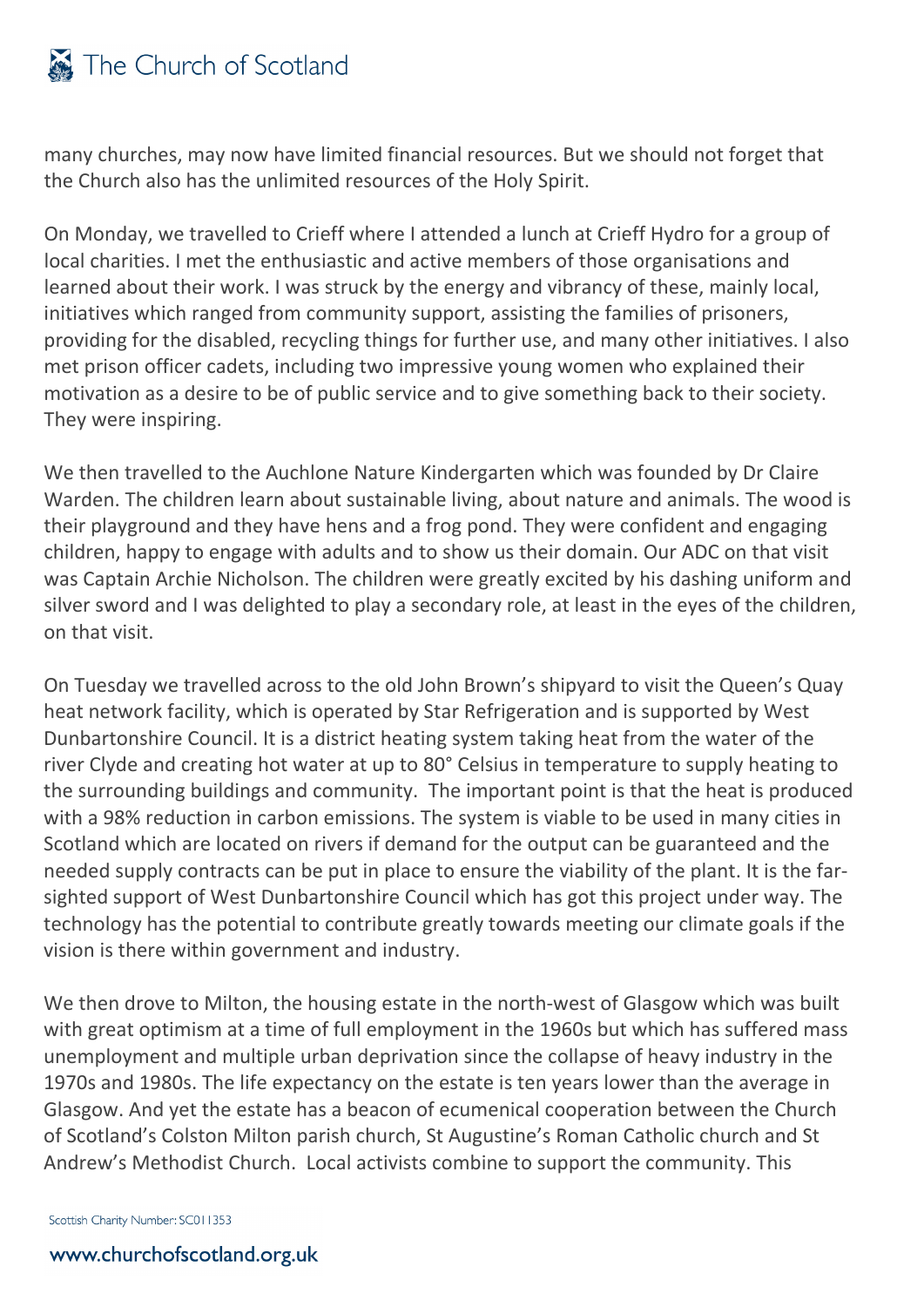# The Church of Scotland

support is essential as the community struggles with the cost of living crisis. We came away inspired by what we had seen and heard.

On Wednesday – yesterday – Her Grace and I met the chaplains to Her Majesty's Forces after the General Assembly had so warmly shown our appreciation for their work. I then gave a short address at the General Assembly of the Free Church before we went to the Scottish Parliament to have lunch with the Presiding Office, Alison Johnstone, and MSPs from each of the parties. I was struck by the interest in and appreciation shown by our hosts to the work of our church and other churches. In the afternoon, the Governor of Edinburgh Castle and the chief executive of the Scottish National War Memorial gave us a guided tour of the National War Memorial. I have visited the Memorial on several occasions in the past, but Her Grace and I were privileged to have an authoritative account of its creation and to see in detail its moving works of art created by a grieving but hugely grateful nation.

I wish to record my sincere thanks to the Lord Lieutenant of Stirlingshire, AIan Simpson, who stood in in my absence in visiting Friends of Scottish Settlers at Falkirk. The aim of the visit was to show that people care about asylum seekers and to thank the staff and volunteers for their dedicated work. At a time when the world is so unsettled and when violence has returned to Europe on a scale unprecedented in my life, I was very sorry to have missed out on this visit.

In carrying out my duties this year, I have been indebted to my suite. My three ADCS, Lt Conor McCarthy, RM, Captain Archie Nicholson and Flight Lt Jonny Mulhall, and Her Grace's ladies in waiting, Rachel Barstow and Annie Duncan have charmingly and energetically assisted in looking after our guests and have accompanied us on our visits. I am indebted to my chaplain, the Rev Richard Frazer, for conducting our morning prayers and keeping me in order. To Tom, the indefatigable Purse-bearer, who has had to have a Plan B up his sleeve this year in face of the uncertainties of Covid, and to Jeffy Erskine, his assistant. My thanks to all who have worked so hard to enable people to enjoy the events which we have been able to have in the Palace. And finally, may I acknowledge my huge debt of thanks to her Grace, my wife, Penny, who has been and is my companion, my counsellor and my rock.

To all of them, and for the huge privilege of being Lord High Commissioner, I am deeply grateful.

I reach the end of my time here this year with strong memories. In particular, I have a strong sense of the energy and vibrancy of initiatives being taken at a local level, whether it be the Perthshire charities whom I met in Crieff or the ecumenical collaboration in service of the community in Milton. At a time when the Church faces challenges it should not forget

Scottish Charity Number: SC011353